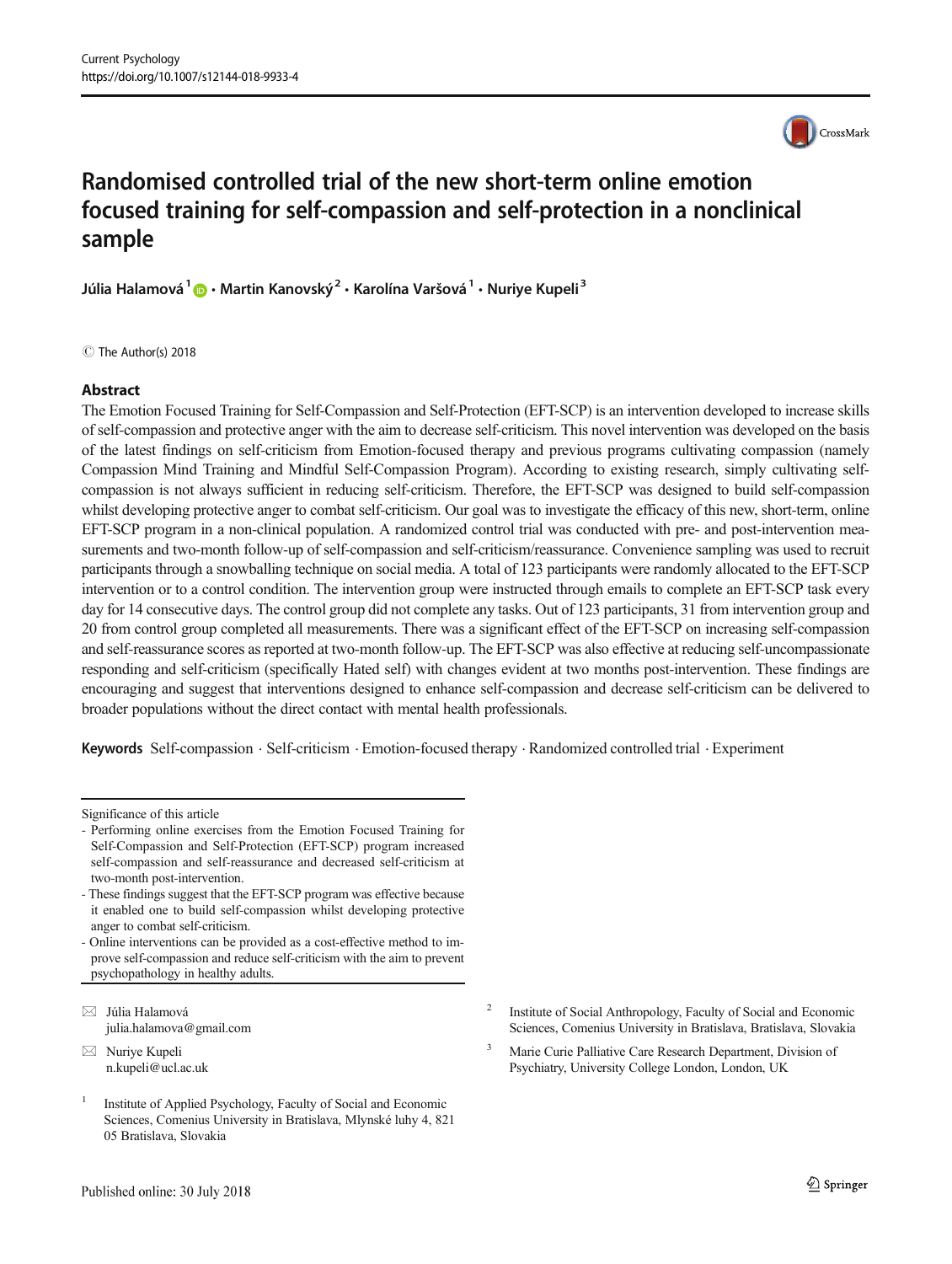# Introduction

Self-critical and self-compassionate inner dialogues are the very opposite ways of relating to the self. Self-criticism was described by Blatt and Zuroff ([1992](#page-9-0)) as constant and harsh self-scrutiny and evaluation and feelings of unworthiness, shame, inferiority, failure, and guilt. On contrary, selfcompassion as well as compassion towards others were characterised by Strauss et al. ([2016](#page-10-0)) as being aware of own suffering and the universality of human suffering, feeling emotional resonance with the suffering self, tolerating unpleasant feelings connected to the suffering, and being motivated to relieve own suffering.

According to recent research, high levels of self-criticism and low levels of self-compassion are associated with psychopathology (Blatt [2004](#page-9-0); Falconer et al. [2015;](#page-9-0) Shahar et al. [2012\)](#page-10-0) while high levels of self-compassion and low levels of self-criticism are important factors of a happy life and wellbeing (MacBeth and Gumley [2012](#page-10-0); Zessin et al. [2015](#page-10-0)). Specifically, research has shown a relationship between high self-criticism and social anxiety, depression, post-traumatic stress disorder, behaviors that involve inflicting self-harm, suicidal tendencies (O'Connor and Noyce [2008\)](#page-10-0), bipolar disorder, schizophrenia, eating disorders and borderline personality disorder (Meares et al. [2011](#page-10-0)). Therefore self-compassion and self-criticism are clinically significant and research on interventions influencing their levels is of great importance for clinical practice.

Several interventions have been developed to help people to cultivate compassion and alleviate self-criticism. According to Kirby ([2016\)](#page-10-0), out of the eight established compassion-based intervention programs, Compassionate Mind Training (Gilbert [2009](#page-9-0), [2010\)](#page-9-0) is the most evaluated intervention. Another programme which is becoming increasingly popular is The Mindful Self-Compassion training (Kirby [2016](#page-10-0)), which has over 200 trained teachers listed on its programme directory.

## Interventions Developed to Cultivate Self-Compassion

#### Compassion Mind Training

Compassionate Mind Training (CMT) was developed on the basis of compassion focused therapy (CFT; Gilbert [2010](#page-9-0)), which aims to balance the three affect regulation systems: the protection (against threat), resource-seeking (in order to achieve and strive), and soothing systems (for connectedness). CMT was designed to teach participants skills of compassion by improving accessibility to the affiliation-focused affect system and thus increasing the ability to self-soothe at times of stress. Commonly, CMT is delivered in one to two hour sessions over 6 to 12 weeks and group meetings take place once

or twice a week. According to previous research, some studies suggest that CMT has a positive impact either on self-criticism (Gilbert and Procter [2006\)](#page-9-0) or self-compassion (Gilbert and Irons [2004](#page-9-0)), whilst others report an effect of CMT on both self-compassion and self-criticism (Judge et al. [2012](#page-10-0); Matos et al. [2017\)](#page-10-0).

#### The Mindful Self-Compassion Program

The Mindful Self-Compassion program (MSC) was developed by Neff and Germer [\(2013\)](#page-10-0) as a method to cultivate the skills of self-compassion. MSC builds upon Neff's [\(2003\)](#page-10-0) definition of self-compassion and the six bipolar primary components of self-compassion: Self-Kindness versus Self-Judgment, Common Humanity versus Isolation, and Mindfulness versus Over-identification. Self-kindness is related to being kind to oneself while self-judgement relates to being harsh or even cruel towards the self. Common humanity is linked to experience of suffering shared by all human beings whereas Isolation is associated to being alone in suffering and cut off from other people. Mindfulness is associated to being aware of painful experiences without judgement whereas Over-identification refers to being absorbed by one's own pain. The program involves performing exercises in groups. In this program, participants meet as a group for 2–2.5 h with a certified MSC trainer once a week for eight weeks and are instructed to practice daily exercises at home. So far, there is some support demonstrating that MSC is effective in enhancing self-compassion in clinical and nonclinical samples (e.g. Friis et al. [2016](#page-9-0); Neff and Germer [2013](#page-10-0)).

#### Emotion-Focused Therapy

The interventions presented so far are well-established compassion-based interventions. However, Emotion-focused therapy, one of empirically supported treatments by The [American](https://en.wikipedia.org/wiki/American_Psychological_Association) [Psychological Association](https://en.wikipedia.org/wiki/American_Psychological_Association) (Greenberg [2011](#page-9-0)), has been shown to be effective in decreasing self-criticism (e.g. Elliott et al. [2004\)](#page-9-0) and increasing self-compassion (e.g. Timulak [2015\)](#page-10-0). Therefore, Emotion-focused therapy theory and its techniques may be a useful source for reducing self-criticism in nonclinical populations as a preventative intervention to reduce the risk of psychopathology.

Self-criticism is one of the markers of Emotion-focused therapy which is addressed by using the two-chair dialogue between part of self as critic and part of self as experiencer. The purpose of two-chair dialogue is to enact self-critical attacks in order to evoke the painful feelings, highlight the negative self-treatment, access underlying core painful emotions which the negative self-treatment evokes and finally transform these core painful emotions by activating protective anger and self-compassion (Elliott et al. [2004](#page-9-0); Greenberg [2011;](#page-9-0) Shahar et al. [2017](#page-10-0); Timulak [2015](#page-10-0)).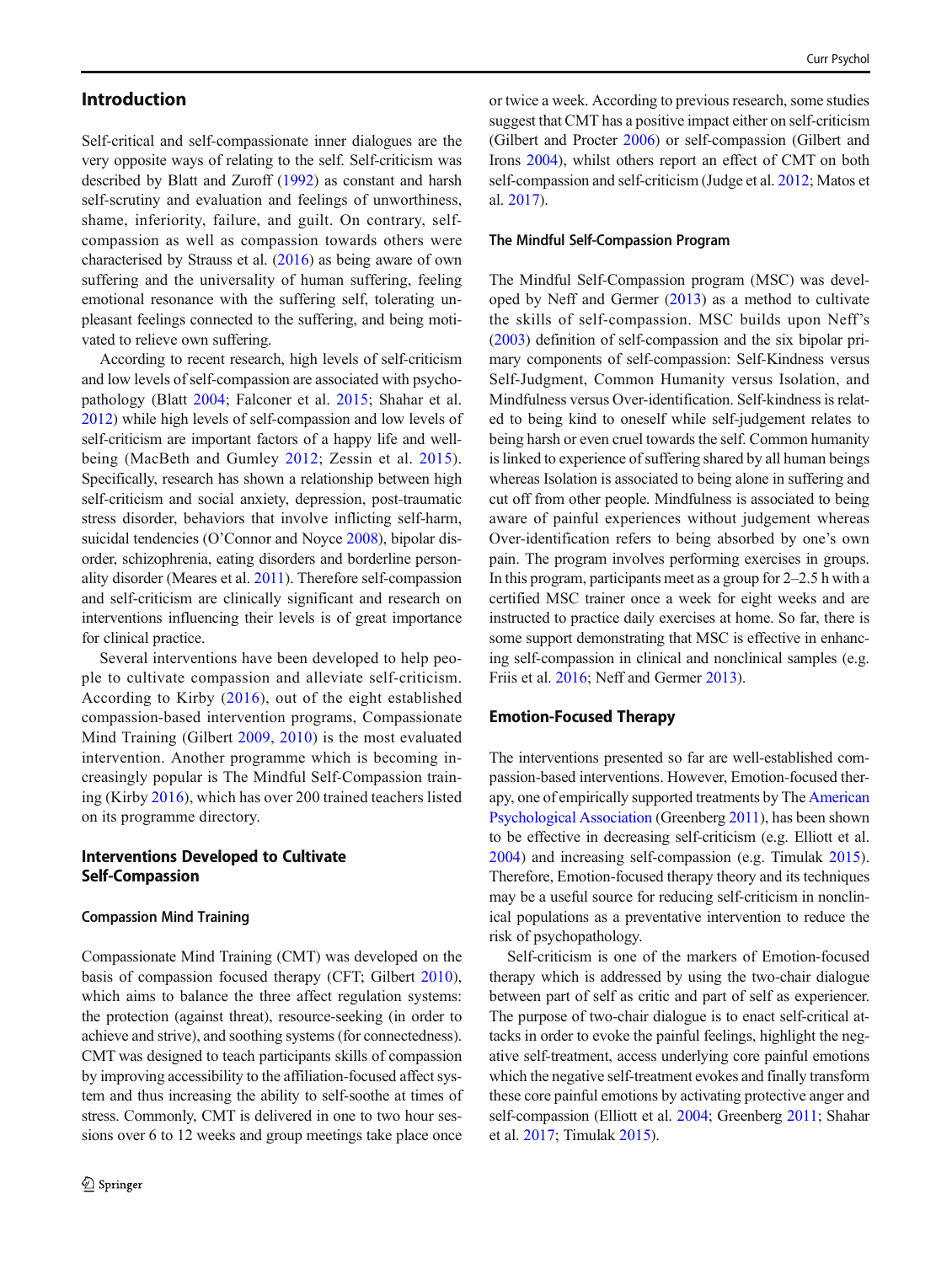In Emotion-focused therapy, therapists coach clients towards primary adaptive emotions that "are attended to and expressed in therapy in order to access the adaptive information and action tendency to guide problem solving^ (Elliott et al. [2004](#page-9-0), pg. 31). As previously mentioned, in dealing with self-criticism, there are two primary adaptive feelings which therapist guide clients to address. First of them is protective or empowering anger which people feel while they are mistreated and it motivates them to stand against dismissive other (in this case self-critic), take assertive actions to set boundaries, protect oneself and stop the mistreatment. Another desirable primary adaptive emotional response in working with self-criticism is self-compassion. Generally, people feel compassion when they face suffering and it motivates them to take actions to alleviate the suffering. In Emotion-focused therapy, clients experience genuine compassion towards the self which is suffering by one's own selfcritical processes (Timulak [2015\)](#page-10-0).

To date, studies indicate that self-criticism can be transformed by accessing both protective anger at mistreatment and self-compassion during suffering (Pascual-Leone and Greenberg [2007](#page-10-0); Timulak [2015](#page-10-0); Timulak and Pascual-Leone [2014\)](#page-10-0). There are examples of research studies, outside of studies which have used the EFT as a psychotherapeutic treatment, which have demonstrated that EFT principles are effective in reducing self-criticism and improving self-compassion. For example it relates to the one-session study of Shahar et al. [\(2012\)](#page-10-0) which examined the efficacy of the two-chair dialogue, on self-criticism, self-compassion and self-reassurance on highly self-critical participants. As expected, results showed significant changes in self-compassion, self-reassurance, and self-criticism.

So far, the findings about effectiveness of this treatment of self-criticism were supported by research studies conveyed during psychotherapy. What is more, similar findings about the importance of protective anger and self-compassion in combating self-criticism were reported by Whelton and Greenberg [\(2005\)](#page-10-0), and Kelly et al. ([2009](#page-10-0)) in research settings beyond psychotherapy sessions. Those participants who presented more contempt, shame, disgust and less resilience and anger in response to their self-criticism were more self-critical (Whelton and Greenberg [2005](#page-10-0)). All participants demonstrated self-criticism but only highly self-critical participants were not able to stand against their own self-criticism and collapsed under self-attacks from their own critic or they met them with submission. Similarly, participants in a study using two different self-help interventions benefited more from an attackresisting condition and self-compassionate condition compared to a control condition (Kelly et al. [2009\)](#page-10-0). Kelly et al. [\(2009\)](#page-10-0) did not combine self-soothing and attack-resisting interventions together and therefore they were not able to test the effects of such a combined treatment. Authors concluded

that future research should test an intervention combining selfcompassionate and self-attack resistance learning.

Taken together, these findings suggest that increasing the ability to be self-compassionate as well as to be self-protective might be essential to reducing self-criticism. According to Gilbert and Irons ([2004](#page-9-0)) highly self-critical people have difficulties with self-compassion and may benefit from practicing self-compassion because it can lower their level of self-criticism. However, findings from Emotion-focused therapy showed that learning self-compassion might not be enough for combating self-criticism but that it should be combined with learning protective anger. Currently, compassion-based interventions (Kirby [2016\)](#page-10-0) have focused primarily on developing compassion and self-compassion, but these programs do not directly address the need to build assertive reactions that would elicit protective anger to stand up against own selfcritic. Therefore, we have used recent developments in the field of interventions that support self-compassion (Compassion Mind Training, and Mindful Self-compassion program) and Emotion-focused therapy to develop a new self-compassion intervention. There have also been attempts to adapt components of EFT into a set of exercises or tasks to be completed outside of the therapeutic sessions (Berg [2012;](#page-9-0) Greenberg and Warwar [2006;](#page-9-0) Halamová [2013\)](#page-10-0). The current study will exploit these adaptations to pilot a novel onlinebased intervention based on emotion-focused therapy.

# Aims

The primary aim of the present study was to evaluate the immediate and longer term impact of a 14-day internet-based version of the Emotion Focused Training for Self-Compassion and Self-protection (EFT-SCP) on self-compassion, selfcriticism and their dimensions in a non-clinical population.

## Methods

#### Measures

Self-criticism/reassurance was assessed using the Forms of Self-Criticism/Reassuring Scale (FSCRS; Gilbert et al. [2004\)](#page-9-0). The FSCRS is a 22-item measure requiring participants to rate a selection of positive and negative statements on a 5 point Likert scale ("Not at all like me" to "Extremely like me"). Items include "I am easily disappointed with myself" and "I am gentle and supportive with myself". Positive items reflect the ability to self-reassure (referred to as reassured-self) and negative items indicate self-critical thoughts and feelings (split into subscales of inadequate-self and hated-self). This scale, its psychometric properties and its factor structure have been validated in various clinical as well as nonclinical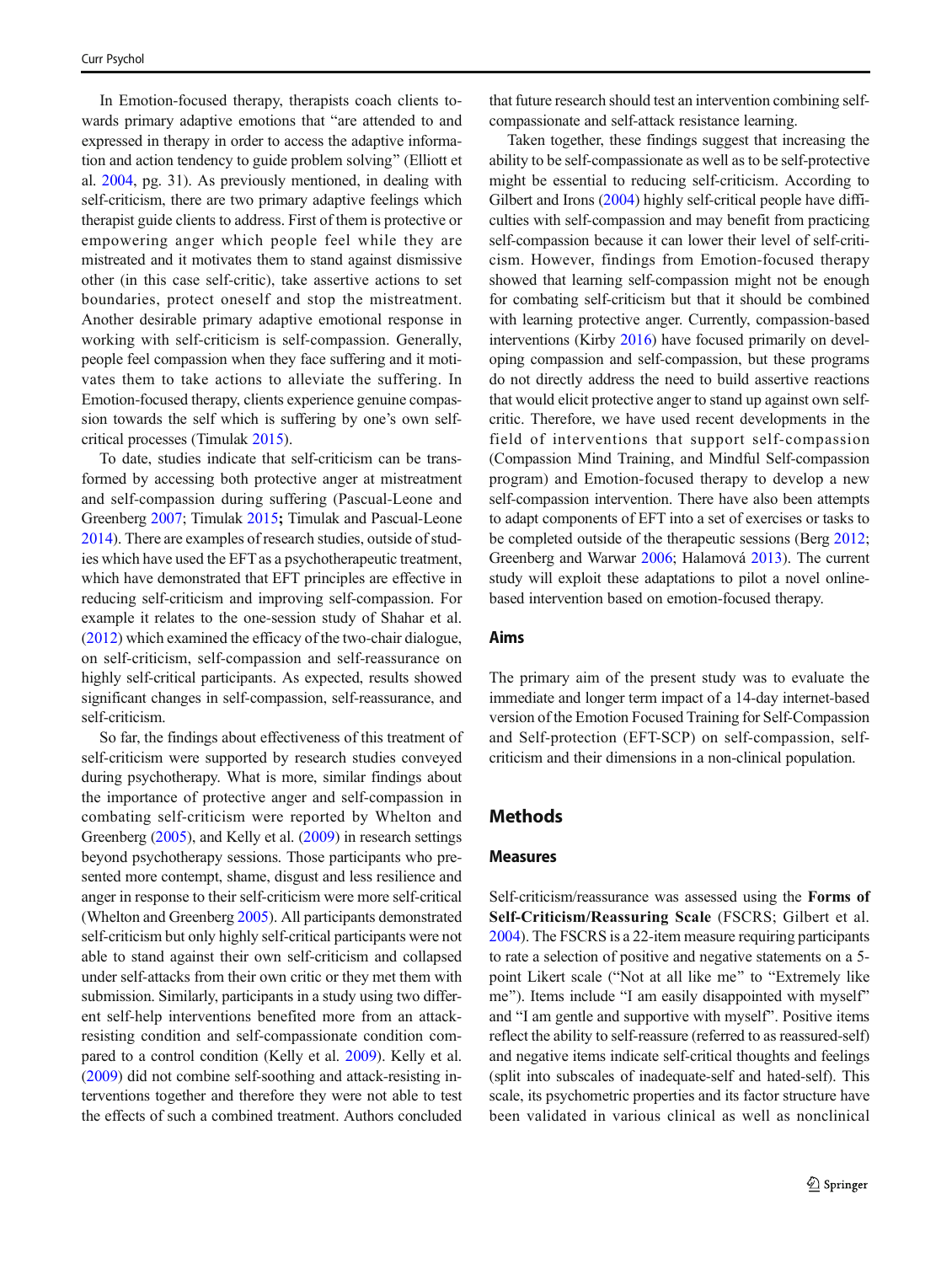samples in different countries (e.g. Baião et al. [2015](#page-9-0); Halamová et al. [2017a;](#page-10-0) Kupeli et al. [2013](#page-10-0)).

Self-compassion was assessed using the Self-Compassion Scale (SCS; Neff [2003\)](#page-10-0). The SCS measures six components of self-compassion experienced during perceived difficulty. The scale consists of 26 items rated on a 5-point Likert-type scale (1 = almost never;  $5 =$  almost always). The scale consists of six subscales that measure the degree to which individuals display self-kindness against self-judgment, common humanity versus isolation, and mindfulness versus over-identification. The psychometric properties of the scale have been validated in different countries (e.g. Halamová et al. [2017b](#page-10-0)). Some recent studies on the SCS demonstrated that negative and positive subscales of SCS should be calculated separately and should not be summed as a single score (Brenner et al. [2017;](#page-9-0) López et al. [2015\)](#page-10-0). Therefore, for the purpose of this study, the combined score of the positive constructs (self-compassionate responding: self-kindness, humanity and mindfulness) and the combined score of the negative constructs (selfuncompassionate responding: self-judgement, isolation and over-identification) was used.

## Recruitment

Participants were recruited from the general community through social media, social networking sites and health and well-being forums. As a gesture of gratitude, those who completed all phases of the study were entered into a prize draw to win a tablet. The data collected was in accordance with the ethical standards of the institutional research committee and with the 1964 Helsinki declaration and its later amendments or comparable ethical standards.

## Participants

A total of 123 participants completed the pre-intervention measures and from this sample, 70 were randomly allocated to the intervention group and 53 were assigned to the control condition (see Fig. [1](#page-4-0) for study attrition information). Once the participants completed the pre-intervention measures, the first eleven participants were allocated to the intervention condition and the next set of eight participants was allocated to the control condition. This was done until all participants were allocated into the two conditions. We expected that the intervention group would have more attrition rate hence why more participants were assigned to this group. From this sample, 32 participants from the intervention group and 23 participants from the control group completed the postintervention measures. Out of the participants assigned to the EFT-SCP group, 31 completed the two-month followup and 20 of the 23 participants of the control group completed the follow-up measures. The final control group consisted of 17 women and 3 men with a mean age of 25.35 years  $(SD = 6.32)$  and the intervention group consisted of 26 women and 5 men with mean age of 33.73 years  $(SD = 16.00)$ . All participants were Caucasians and Slovaks. In terms of education, 33.3% were graduates from university, 24% were undergraduates, 39.6% had secondary education and 3.1% had basic education.

#### Procedure

All participants completed demographic information and baseline measures and were then randomly allocated to the intervention and control groups. The control group were not provided with any additional instructions until 14 days after completing the baseline measures when they received an email to a link to the online self-report measures and this process was repeated for the two-month follow-up. Participants were given three days to complete the measures.

Participants assigned to the EFT-SCP condition were instructed to complete a daily EFT-SCP task for 14 consecutive days. Each participant assigned to the intervention group received an email prompting them to complete the EFT-SCP task and each participant received the same task each day (i.e., tasks were not randomised). Each email was presented in the same format which consisted of a short introduction in the form of psychoeducation which explained the intended impact of the task in order to motivate participants to do it, the instruction about how to complete the task, a description of the task, a link to an online document for participants to complete the task, and questions about the task designed to encourage participants to reflect on their experience (adherence check). Following our previous experience of conducting interventions, we applied a simple formula: explain what and why people should do it, let them perform the task and ask them to reflect on the task they completed to increase and fix the impact of the exercise. In order to even deepen the emotion processing and experience of the intervention, we have used expressive writing (Pennebaker [2017](#page-10-0); Pennebaker and Beall [1986\)](#page-10-0) as a tool for delivering all exercises. The additional function of the post-task questions was a manipulation check to ensure participants completed the appropriate task and it included the same four free-text response items after each exercise:

- 1. How did you find completing the exercise? (General feedback about the exercise)
- 2. How did you feel about it? (Emotion related feedback)
- 3. What did you realize during this exercise? (Cognition related feedback)
- 4. What do you take from this exercise into your everyday life? (Behaviour related feedback)

If the participant had not completed the exercise, they were sent an email reminder.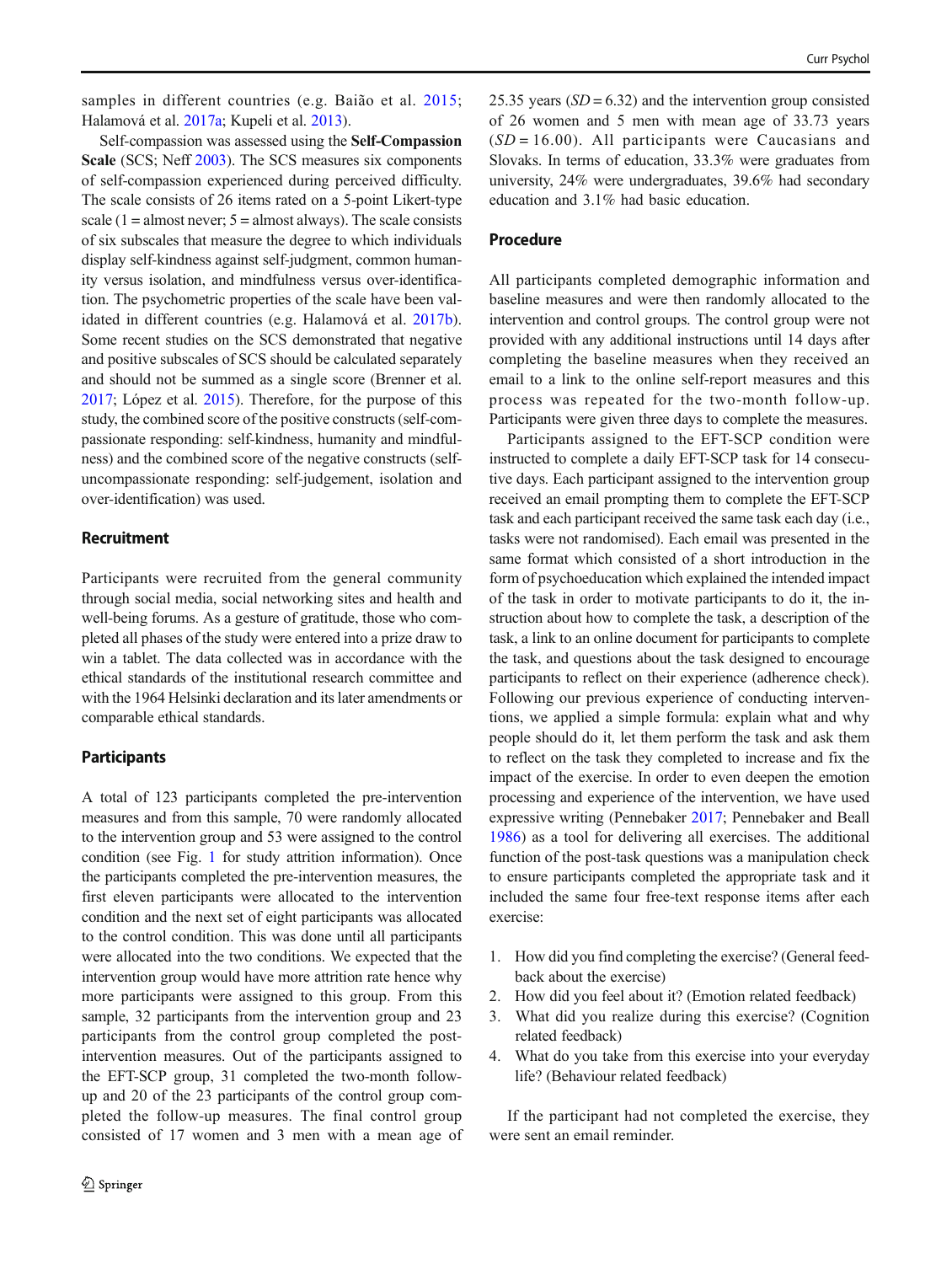<span id="page-4-0"></span>Fig. 1 Flow chart for the number of participants who completed each phase of the study and attrition



The tasks were selected from different exercises related to self-compassion and self-criticism available from previous publications (e.g., Berg [2012](#page-9-0); Gilbert [2009](#page-9-0); Gilbert [2010](#page-9-0); Germer [2016](#page-9-0); Germer and Neff [2013;](#page-9-0) Greenberg and Warwar [2006](#page-9-0); Halamová [2013;](#page-10-0) Neff [2017](#page-10-0); Rockman and Hurley [2015\)](#page-10-0). Each exercise was selected by consensus of our research team using the criteria of capturing the core elements of the EFT process of change, the expected impact on participants and their motivation to complete them. The exercises were translated and tailored by experts (JH and KV). All of the exercises were presented in the form of expressive writing. Participants were instructed to spend at least 15 min per day by doing exercises and at least 15 min by writing about their experience with the particular exercise. The intervention was accessible on any computer or smartphone via a link on the day the email was sent. The exercises were selected and presented to participants in the following order:

Day 1: How would you treat a friend? (Gilbert [2010](#page-9-0), p. 48; Neff [2017;](#page-10-0) Rockman and Hurley [2015,](#page-10-0) p. 5). This task was designed to evoke insight into different approaches people commonly use for treating friends and themselves during adversity and then help them to turn the more compassionate language, people usually have for their friends, towards themselves.

Day 2: Compassionate letter to myself (Gilbert [2010](#page-9-0), p. 81; Neff [2017;](#page-10-0) Rockman and Hurley [2015,](#page-10-0) p. 22). This task involved writing about what you don't like about yourself and how this makes you feel. The second part of the task was to imagine a compassionate friend and using their perspective, write about how this friend views your flaws.

Day 3: Letting go of a painful memory from your childhood (1st part). This task involved writing a letter from yourself as a child expressing your past pain (Halamová [2013,](#page-10-0) p. 69).

Day 4: Letting go of a painful memory from childhood (2nd part). This task involved writing a letter from one's own perspective as an adult to themselves as a child and it was designed to enable one to express compassion and protective anger towards themselves as a child (Halamová [2013](#page-10-0), p. 69)

Day 5: Letting go of a painful memory from childhood (3rd part). This task was to read the letter from the adult as they would do if they were a child again and to respond from the child's perspective expressing their emotions and needs. The final exercise of this task was to respond to the child's needs from the adult perspective (Halamová [2013,](#page-10-0) p. 69)

Day 6: Expressing protective anger (modified from Berg [2012](#page-9-0), p. 19; Greenberg and Warwar [2006](#page-9-0), p. 193–4; Halamová [2013,](#page-10-0) p. 57). This task involved recalling an event when someone was critical towards you or was shaming you and to imagine how your close friend would defend or protect you, then reformulate the same protective response from your perspective to the self. This task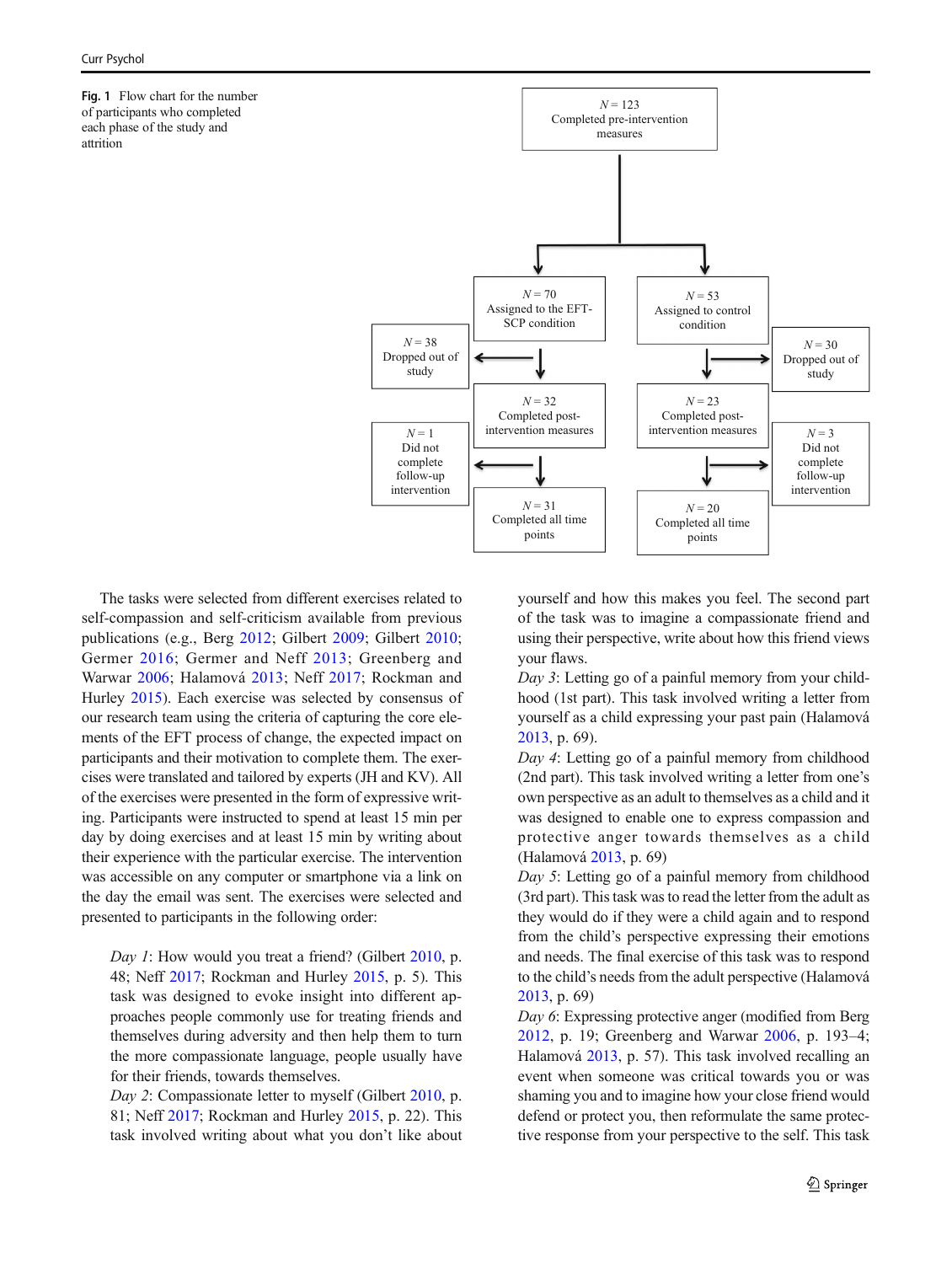was designed to enable participants to express their protective anger.

Day 7: Expressing compassion towards the self (modified from Berg [2012,](#page-9-0) p. 21; Greenberg and Warwar [2006](#page-9-0), p. 194; Halamová [2013](#page-10-0), p. 59). This task involved recalling a self-critical event and imagining that this had happened to a vulnerable child. Participants were instructed to be compassionate towards the child and then turn the same compassionate response towards the self.

Day 8: Self-compassionate mirror. This task required participants to look in the mirror at the end of the day and be self-compassionate about pleasant or unpleasant events which may have occurred during the day followed by an expressive writing task to write about this experience. This task was designed to promote the experience of self-compassion (inspired by Petrocchi et al. [2017](#page-10-0)).

Day 9: Compassionate friend (Gilbert [2009](#page-9-0); Rockman and Hurley [2015,](#page-10-0) p. 35). This task involved imagining that a compassionate friend is coming to visit you and when they arrive, they tell you all the things you need to hear at this moment in your life and they present you with a gift that has a special meaning for you.

Day 10: Self-compassion break (Neff [2017;](#page-10-0) Rockman and Hurley [2015](#page-10-0), p. 7). This task involved recalling a stressful experience and putting your hand on your heart and saying to yourself that it is a moment of suffering, reason that other people suffer too and that you can still be kind to yourself. Participants are then instructed to write about their experience.

Day 11: Self-compassionate language (Rockman and Hurley [2015,](#page-10-0) p. 8). During this task participants were instructed to list their typical criticisms and reframe them into compassionate words towards themselves.

Day 12: Self-compassion in daily life (Germer [2016](#page-9-0)). This task involved searching for new ways to be more self-compassionate on a physical, emotional, rational, social, and spiritual level and writing about these new approaches.

Day 13: Self-compassion in everyday life. During day 14, participants were instructed to practice the new selfcompassionate ways they identified on day 13 and write about their experience of using these new approaches in the evening.

Day 14: Thanksgiving. The final task involved making a list of as many things as possible that you are grateful for in your life (this task is similar to the Appreciation exercise by Gilbert [2010](#page-9-0) and Appreciating Yourself by Germer and Neff [2013](#page-9-0) and Rockman and Hurley [2015\)](#page-10-0)

Following the final exercise, participants were instructed to complete the post-intervention measures and this was repeated at the two-month follow-up.

#### Data Analyses

For data analyses, we used SPSS Statistics-20, and for the statistical processing, program R (Version 3. 4. 0, R Core Team [2013](#page-10-0)), and the package nparLD (Noguchi et al. [2012](#page-10-0)) were used.

Factorial designs of this type (split-plot design) are usually analysed by means of parametric procedures (ANOVA). However, the assumptions of parametric methods such as homoscedasticity, normality, or absence of outliers are seldom met in practice. Many classical non-parametric alternatives (Wilcoxon-Mann-Whitney test, Kruskal-Wallis test, Waldtype statistics) perform poorly for small sample sizes, heteroscedascity and unbalanced designs (when the size of control and experimental sample is different; see Brunner et al. [1999](#page-9-0); Brunner et al. [2002;](#page-9-0) Brunner et al. [2016](#page-9-0)). Mathematically, our dependent variables are raw scores of ordinal items, normal distribution cannot be assumed (in fact, many of them display non-normal distribution in Shapiro-Wilk tests). Moreover, our intervention design practically excludes equal variances of control and experimental groups (see Tables [2](#page-6-0) and [4](#page-8-0)). Therefore our data are heteroscedastic, as it should be: intervention usually decreases variance in its group. There are well-justified statistical reasons to use nonparametric heteroscedastic methods for our statistical analyses. We will report ANOVA-type statistics (Brunner et al. [2016\)](#page-9-0) from non-parametric rank-based test for longitudinal data, and relative effects which can serve as effect size measures. The relative effect can be regarded as the probability that a randomly chosen observation from the treatment group takes on larger values than an observation randomly chosen from the mean distribution function. Therefore a relative effect significantly higher (for increasing effect) or lower (for decreasing effect) than 0.50 indicates that an intervention was effective. ANOVA-type statistics (ATS) performs well even for small sample sizes and unbalanced designs (Brunner et al. [2002](#page-9-0)).

In most cases when a split-plot design with repeated measures is conducted, it is mainly of interest to investigate an interaction between groups (factor G) and time (factor T). In our split-plot design, there is a control group without intervention (group 1) and the active intervention group (group 2), therefore the distribution functions at the start of the trial (time point 1) are identical because the subjects were randomly assigned to the two groups of factor G. Then, an effect of the active intervention will produce non parallel time curves of the measurements. This means that there should be a significant interaction between factor G and factor T if the intervention is effective. We hypothesize that our intervention will be significantly effective if and only if the interaction between group (control vs. intervention) and time (three time points) will be significant: therefore just the significant difference between control and experimental group or between time points will not do. Main factorial effects (difference between groups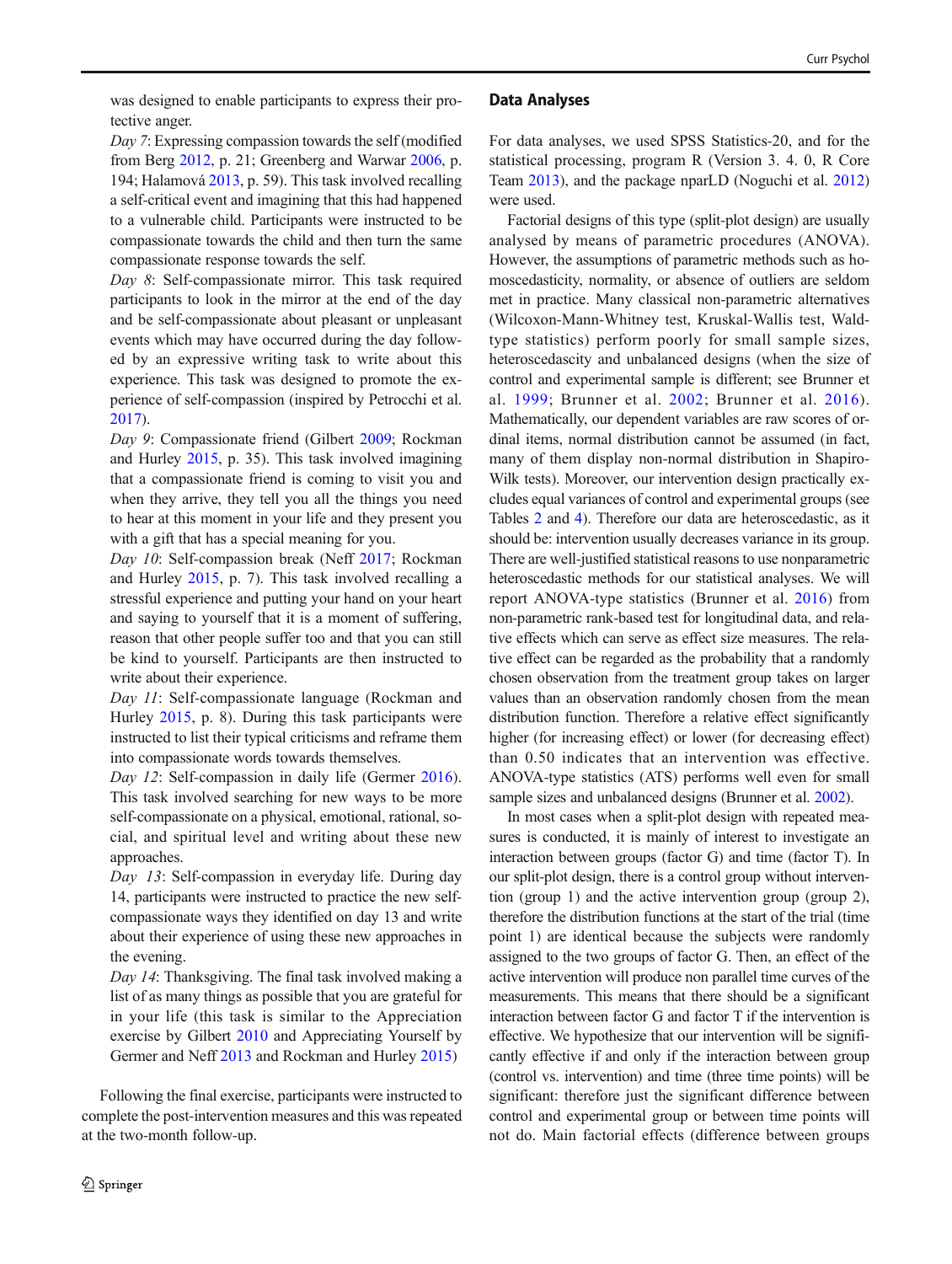<span id="page-6-0"></span>

| Results for interaction effects of the FSCRS scale |
|----------------------------------------------------|
|                                                    |

|                              | <b>ATS</b> |                         |          |
|------------------------------|------------|-------------------------|----------|
|                              | F          | df                      | р        |
| <b>FSCRS Reassured-Self</b>  | 4.51       | $1.82\mathrm{,}~\infty$ | $0.013*$ |
| <b>FSCRS</b> Inadequate-Self | 0.61       | $1.60 \times$           | 0.509    |
| <b>FSCRS Hated-Self</b>      | 4.97       | $1.54, \infty$          | $0.013*$ |

\*Significant at 0.05 level

\*\*Significant at 0.01 level

\*\*\*Significant at 0.001 level

regardless of time, or difference among time points regardless of groups) are of no use here, so we will not report them.

# Results

Before the analysis, to ensure random assignment of participants to the two groups was successful, we checked for possible differences between control and intervention groups on pre-intervention scores. Since distributions and variances of groups are almost equal, we used the nonparametric Wilcoxon-Mann-Whitney test. Results showed that the groups did not differ on baseline scores for the SCS (p-values ranged from 0.22 to 0.83) and the FSCRS variables (p-values ranged between 0.15–0.71). In addition, results demonstrated that no significant differences were present between completers and drop-outs, for all SCS subscales and for all FSCRS subscales ( $p$ -values  $>$ 0.248).

There was no effect of the intervention on immediately post-intervention scores of self-compassion and self-criticism/reassurance. However, the intervention had a significant effect on the FSCRS subscales, Reassured Self and Hated Self but no effect of the intervention on Inadequate Self (Table 1) as reported at the two-month follow-up. Relative effects with their confidence intervals for each group and time point (Table 2) allow a more detailed insight: for example, if we compare relative effects of Hated Self (Fig. [2\)](#page-7-0) with Inadequate Self (Fig. [3\)](#page-7-0), we can clearly see the significant and persistent change on Fig. [2](#page-7-0) and no effect on Fig. [3.](#page-7-0)

There was an effect of the intervention on the two subscales of the SCS scale separately (positive and negative items) as well (Table [3\)](#page-8-0) as reported at two-month follow-up. Relative effects with their confidence intervals for each group and time point are presented in Table [4.](#page-8-0)

Table 2 Relative effects, their confidence intervals and variances of the FSCRS scale

|                             |           | Relative effect | Confidence Interval | Variance |
|-----------------------------|-----------|-----------------|---------------------|----------|
| <b>FSCRS Reassured-Self</b> |           |                 |                     |          |
| Control                     | Pretest   | 0.53            | $0.43 - 0.63$       | 0.139    |
|                             | Posttest  | 0.52            | $0.41 - 0.62$       | 0.150    |
|                             | Follow-up | 0.53            | $0.42 - 0.63$       | 0.151    |
| Intervention                | Pretest   | 0.58            | $0.49 - 0.64$       | 0.072    |
|                             | Posttest  | 0.48            | $0.41 - 0.56$       | 0.073    |
|                             | Follow-up | $0.39*$         | $0.33 - 0.47$       | 0.068    |
| FSCRS Inadequate-Self       |           |                 |                     |          |
| Control                     | Pretest   | 0.49            | $0.37 - 0.60$       | 0.181    |
|                             | Posttest  | 0.49            | $0.38 - 0.59$       | 0.162    |
|                             | Follow-up | 0.51            | $0.41 - 0.60$       | 0.122    |
| Intervention                | Pretest   | 0.52            | $0.45 - 0.59$       | 0.070    |
|                             | Posttest  | 0.51            | $0.44 - 0.58$       | 0.062    |
|                             | Follow-up | 0.49            | $0.41 - 0.56$       | 0.079    |
| <b>FSCRS Hated-Self</b>     |           |                 |                     |          |
| Control                     | Pretest   | 0.57            | $0.47 - 0.66$       | 0.118    |
|                             | Posttest  | 0.56            | $0.47 - 0.65$       | 0.119    |
|                             | Follow-up | 0.52            | $0.41 - 0.63$       | 0.166    |
| Intervention                | Pretest   | 0.56            | $0.49 - 0.62$       | 0.063    |
|                             | Posttest  | 0.45            | $0.39 - 0.52$       | 0.056    |
|                             | Follow-up | $0.39*$         | $0.33 - 0.46$       | 0.057    |

\*Significant at 0.05 level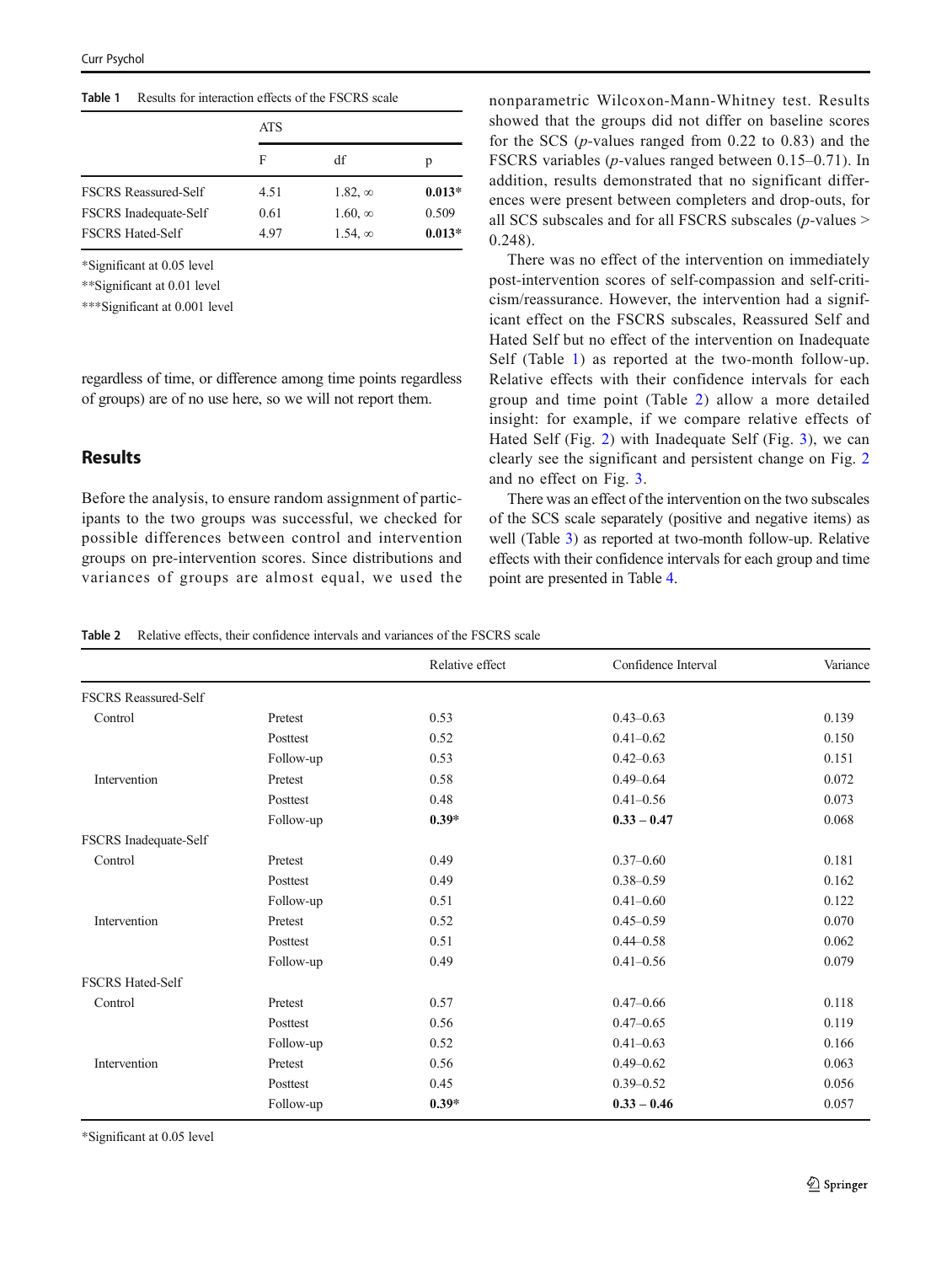

<span id="page-7-0"></span>

Fig. 2 Relative effects for the Hated Self of the FSCRS scale

## **Discussion**

The present study examined the immediate and enduring effects of a newly developed 14-day internet-based training of The Emotion Focused Training for Self-Compassion and Self-Protection (EFT-SCP) on self-compassion and self-criticism.

Performing exercises to cultivate the skills of selfcompassion and self-protection for 14 days were found to improve self-compassion and self-criticism/reassurance as mea-sured by the SCS (Neff [2003\)](#page-10-0) and FSCRS (Gilbert et al. [2004\)](#page-9-0), respectively. The findings suggest that the EFT-SCP has a lasting effect on self-compassionate responding, Reassuring self and Hated self and self-uncompassionate responding. These findings are promising because previous research on the two-chair EFT approach from Shahar et al. ([2012\)](#page-10-0) showed significant changes only on Inadequate self but not



Fig. 3 Relative effects for the Inadequate Self of the FSCRS scale

Hated self. Nevertheless, Hated self is considered to be more impervious to change in brief interventions because it is related to hatred and disgust over self accompanied by desire to cause pain to self (Gilbert et al. [2004\)](#page-9-0). Our findings also suggest that these changes were more stable in time compared to the study of Shahar et al. ([2012\)](#page-10-0) where a reduction in Hated self occurred during the session but then the score increased again.

According to previous research, the online 14-day version of MSC (Neff and Germer [2013](#page-10-0)) resulted in long-term increases in self-compassion and self-reassurance (Halamová et al. [2018a](#page-10-0)), while an online 13-day version of CMT (Gilbert [2010\)](#page-9-0) decreased self-criticism and selfuncompassionate responding with effects lasting at least two months (Halamová et al. [2018b](#page-10-0)). As previously advocated by Kelly et al. [\(2009\)](#page-10-0), participants might benefit from a combination of the two approaches. Our present study combines these two approaches with the latest findings of an emotionfocused therapy perspective and has demonstrated that EFT-SCP intervention can address self-protection and selfcompassion simultaneously and with possibly greater and longer impact on self-criticism. It confirms and supports our hypotheses that an intervention designed to target affect regulatory processes will aid individuals to cultivate self-compassion, enhance self-protection and decrease self-criticism.

Similar to previous research (Kelly et al. [2009;](#page-10-0) Shahar et al. [2012;](#page-10-0) Whelton and Greenberg [2005](#page-10-0)), our study showed that there is inner dialogue within the self related to self-criticism and different parts of self need to be explored more specifically (thoughts, emotions, needs, and motivations) in order to develop more self-compassion from critical part and more self-protection from experiencer part of self. Therefore, it is possible that the EFT-SCP was effective because it enabled one to build self-compassion whilst developing protective anger to combat self-criticism. As previously suggested, it may not be sufficient to learn to be compassionate towards one's own self-critic, but one must also be assertive and express protective anger against self-criticism (Whelton and Greenberg [2005](#page-10-0)).

The findings of the present study are promising as selfcompassionate interventions enhancing self-compassion and alleviating self-criticism can be developed using a similar, online, easy-to-administer format to target many people worldwide without any contact with a health professional. Contrary to previous findings (Elliott et al. [2004;](#page-9-0) Greenberg [2011;](#page-9-0) Kelly et al. [2009;](#page-10-0) Shahar et al. [2012](#page-10-0); Whelton and Greenberg [2005](#page-10-0)), our study was provided without any direct contact of participants and mental health workers which is even more encouraging.

## Limitations and Future Directions

The main limitation of the study is that the present findings apply only to non-clinical populations and hence we do not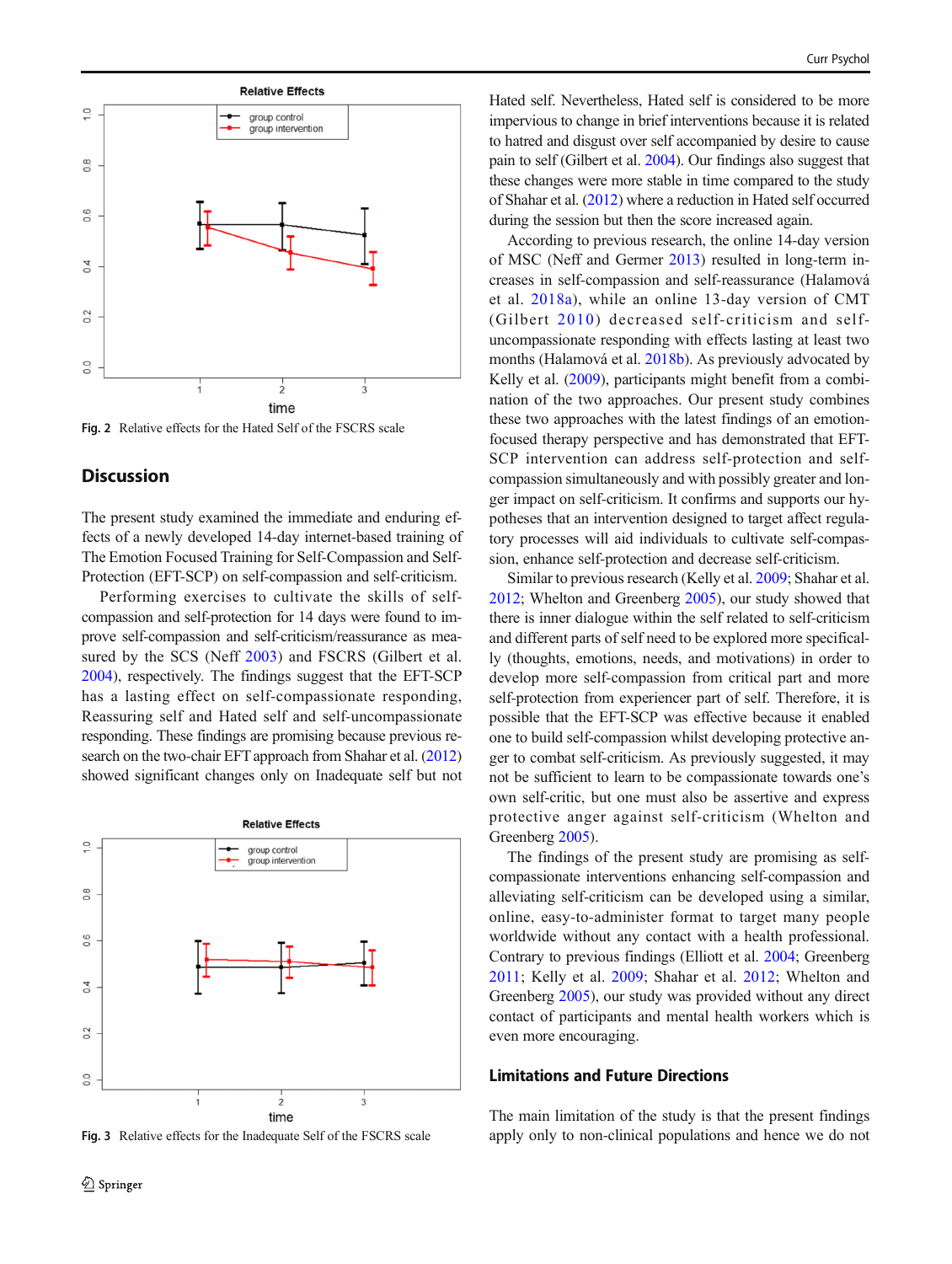#### <span id="page-8-0"></span>Table 3 Results for interaction effects of the SCS scale

|                                                     | <b>ATS</b> |                  |            |
|-----------------------------------------------------|------------|------------------|------------|
|                                                     | F          | df               | р          |
| $SCS$ positive $-$ Self-compassionate<br>responding | 3.52       | $1.81 \text{ m}$ | $0.034*$   |
| SCS negative-Self-uncompassionate<br>responding     | 9.61       | 1.49. $\infty$   | $0.001***$ |

\*Significant at 0.05 level

\*\*Significant at 0.01 level

\*\*\*Significant at 0.001 level

know whether patients with psychopathology would be willing to do the tasks or experience any benefits from the intervention. In future, we recommend testing the effects of this intervention with clinical populations as there are already very promising results with even physiological gains as an impact of the group version of EFT-SCP intervention in a student population (Halamová et al. [2018c](#page-10-0)).

Another limitation is a non-treatment control condition. Consequently, all effects could be possibly attributed to the demand effects because receiving some kind of treatment might encourage participants in the intervention group to indicate that there was some kind of improvement simply because they believe that this is was the aim of the study. Additionally, participants were aware of the expected outcomes of the intervention so they could consciously or unconsciously modify their reports in order to meet the expectations.

Although, participant attrition is a common problem in webbased intervention studies (e.g. Richards and Richardson [2012\)](#page-10-0) our study is comparable to Mitchell et al. ([2009\)](#page-10-0), who reported

an attrition rate of 83% at three months. In our study the attrition rate was 66% and this suggests that more than half of the sample were engaged with the study. On the another hand, the self-selection of highly motivated people who completed all EFT-SCP exercises, makes the findings applicable to individuals interested in the research or the specific topic and can lead to bias of self-selection in measurement.

As this study recruited a sample from the general population and from one country, these findings cannot be generalised to a clinical population and to other countries without further evaluation with people with psychological morbidity worldwide which should be targeted in the following research studies in future.

As the research relied on self-report measures of selfcompassion and self-criticism, it could potentially be biased for social desirability responding. Therefore, future research should assess outcomes using objective assessments such as physiological measures.

Notwithstanding these limitations, our study offers further understanding of self-critical and self-compassionate processes outside a psychotherapeutic setting as well as outside of any direct contact with any mental health professional.

# Conclusion

A short and web-based version of the newly developed The Emotion Focused Training for Self-Compassion and Self-Protection (EFT-SCP) has significantly increased selfcompassion and self-reassurance and decreased selfuncompassionate responding and self-criticism (Hated self) with effects evident two months pot-intervention. Results suggest that interventions like this may also be used as a

Table 4 Relative effects, their confidence intervals and variances of the SCS scale

| Group        | Time<br>point                                  | Relative<br>effect | Confidence<br>Interval | Variance |
|--------------|------------------------------------------------|--------------------|------------------------|----------|
|              | SCS positive – Self-compassionate responding   |                    |                        |          |
| Control      | Pretest                                        | 0.47               | $0.37 - 0.58$          | 0.144    |
|              | Posttest                                       | 0.49               | $0.39 - 0.59$          | 0.139    |
|              | Follow-up                                      | 0.49               | $0.38 - 0.60$          | 0.157    |
| Intervention | Pretest                                        | 0.41               | $0.38 - 0.51$          | 0.059    |
|              | Posttest                                       | 0.52               | $0.45 - 0.58$          | 0.058    |
|              | Follow-up                                      | $0.60*$            | $0.52 - 0.68$          | 0.091    |
|              | SCS positive – Self-uncompassionate responding |                    |                        |          |
| Control      | Pretest                                        | 0.48               | $0.38 - 0.58$          | 0.149    |
|              | Posttest                                       | 0.47               | $0.37 - 0.57$          | 0.144    |
|              | Follow-up                                      | 0.45               | $0.36 - 0.55$          | 0.121    |
| Intervention | Pretest                                        | 0.46               | $0.39 - 0.54$          | 0.076    |
|              | Posttest                                       | 0.51               | $0.44 - 0.58$          | 0.060    |
|              | Follow-up                                      | $0.59*$            | $0.52 - 0.66$          | 0.061    |

\*Significant at 0.05 level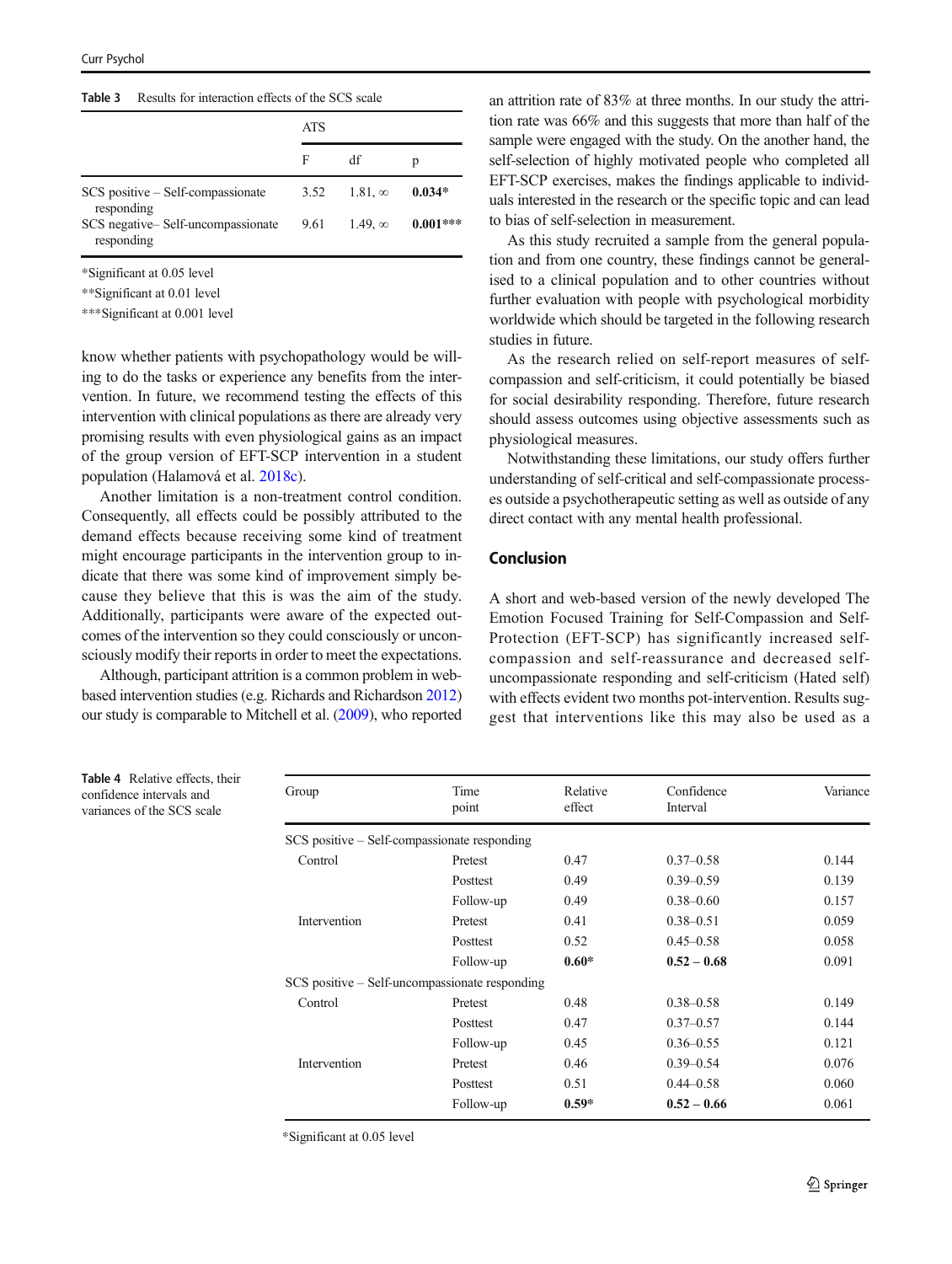<span id="page-9-0"></span>preventative tool to reduce the risk of developing psychopathology. These findings are encouraging and suggest that interventions designed to enhance self-compassion and decrease self-criticism can be delivered to broader populations without the direct contact with mental health professionals. This is particularly relevant to those who may be unable to access or be ashamed to contact a mental health care provider.

Acknowledgements We would like to acknowledge Kristína Jakubcová, Veronika Jurková, and Alexandra Pačutová for help with data collection and contributing to consensus meetings on the selection of the exercises implemented into the intervention.

Funding Source This work was supported by the Vedecká grantová agentúra VEGA (Grant number: 1/0578/15). Nuriye Kupeli was supported by Marie Curie core grant funding, grant MCCC-FCO-16-U.

Author Contributions JH designed research, and coordinated the research team. KV collected the data. MK performed the statistical analysis. JH, KV, NK and MK wrote the article, interpreted the results, revised the manuscript and read and approved the final manuscript.

#### Compliance with Ethical Standards

The study was approved by the ethical committee of Faculty of Social and Economic Sciences of Comenius University in Bratislava in Slovakia.

All procedures performed in studies involving human participants were in accordance with the ethical standards of the institutional and/or national research committee and with the 1964 Helsinki declaration and its later amendments or comparable ethical standards.

Informed consent was obtained from all participants included in the study.

In order to comply with the ethics approval of the study protocol, data cannot be made accessible through a public repository. However, data are available upon request for researchers who consent to adhering to the ethical regulations for confidential data.

Conflict of Interest The authors declare that they have no conflict of interest.

Animal Studies This article does not contain any studies with animals performed by any of the authors.

Open Access This article is distributed under the terms of the Creative Commons Attribution 4.0 International License (http:// creativecommons.org/licenses/by/4.0/), which permits unrestricted use, distribution, and reproduction in any medium, provided you give appropriate credit to the original author(s) and the source, provide a link to the Creative Commons license, and indicate if changes were made.

# References

- Baião, R., Gilbert, P., McEwan, K., & Carvalho, S. (2015). Forms of self-Criticising/ Attacking & Self-Reassuring Scale: Psychometric properties and normative study. Psychology and Psychotherapy, 88(4), 438–452. <https://doi.org/10.1111/papt.12049>.
- Berg, R. (2012). Emotion Focused Therapy Homework: Decision Tree, Therapist Instructions and Client Handouts. Rosemead School of Psychology, Biola University.
- Blatt, S. J. (2004). Experiences of depression: Theoretical, clinical and research perspectives. Washington, DC, American Psychological Association.
- Blatt, S. J., & Zuroff, D. C. (1992). Interpersonal relatedness and selfdefinition: Two prototypes for depression. Clinical Psychology Review, 12, 527–562. [https://doi.org/10.1016/0272-7358\(92\)](https://doi.org/10.1016/0272-7358(92)90070-O) [90070-O](https://doi.org/10.1016/0272-7358(92)90070-O).
- Brenner, R. E., Heath, P. J., Vogel, D. L., & Credé, M. (2017). Two is more valid than one: Examining the factor structure of the selfcompassion scale (SCS). Journal of Counseling Psychology, 64, 696–707. [https://doi.org/10.1037/cou0000211.](https://doi.org/10.1037/cou0000211)
- Brunner, E., Munzel, U., & Puri, M. L. (1999). Rank-score tests in factorial designs with repeated measures. Journal of Multivariate Analysis, 70, 286–317. <https://doi.org/10.1006/jmva.1999.1821>.
- Brunner, E., Domhof, S., & Langer, F. (2002). Nonparametric analysis of longitudinal data in factorial designs. New York: Wiley.
- Brunner, E., Konietschke, F., Pauly, M., & Puri, M. L. (2016). Rankbased procedures in factorial designs: Hypotheses about nonparametric treatment effects. Journal of the Royal Statistical Society: Series B. doi[:https://doi.org/10.1111/rssb.12222.](https://doi.org/10.1111/rssb.12222)
- Elliott, R., Watson, J. C., Goldman, R. N., & Greenberg, L. S. (2004). Learning Emotion-focused therapy. Washington, D. C. : American Psychological Association press.
- Falconer, C. J., King, J. A., & Brewin, C. R. (2015). Demonstrating mood repair with a situation-based measure of self-compassion and selfcriticism. Psychology and Psychotherapy, 88(4), 351–365. [https://](https://doi.org/10.1111/papt.12056) [doi.org/10.1111/papt.12056.](https://doi.org/10.1111/papt.12056)
- Friis, A. M., Consedine, N. S., Cutfield, R. G., & Johnson, M. H. (2016). Kindness matters: A randomized controlled trial of a mindful selfcompassion intervention improves depression, distress, and  $HbA_{1c}$ among patients with diabetes. Diabetes Care, 39(11), 1963–1971. <https://doi.org/10.2337/dc16-0416>.
- Germer, C. K. (2016). Self-compassion in daily life. Retrieved on 2.10.2016 from: [https://chrisgermer.com/wp-content/uploads/2017/](https://chrisgermer.com/wp-content/uploads/2017/01/Self-Compassion-in-Daily-Life.pdf) [01/Self-Compassion-in-Daily-Life.pdf](https://chrisgermer.com/wp-content/uploads/2017/01/Self-Compassion-in-Daily-Life.pdf)
- Germer, C. K., & Neff, K. D. (2013). Self-compassion in clinical practice. Journal of Clinical Psychology, 69, 1–12. [https://doi.org/10.1002/](https://doi.org/10.1002/jclp.22021) [jclp.22021.](https://doi.org/10.1002/jclp.22021)
- Gilbert, P. (2009). The compassionate mind. London: Constable Robinson and USA: New Harbinger.
- Gilbert, P. (2010). Training our minds in, with and for compassion. An introduction to concepts and compassion-focused exercises. Retrieved on 21.8.2016 from: [http://wtm.thebreathproject.org/wp](http://wtm.thebreathproject.org/wp-content/uploads/2016/03/COMPASSION-HANDOUT.pdf)[content/uploads/2016/03/COMPASSION-HANDOUT.pdf](http://wtm.thebreathproject.org/wp-content/uploads/2016/03/COMPASSION-HANDOUT.pdf)
- Gilbert, P., & Irons, C. (2004). A pilot exploration of the use of compassionate images in a group of self-critical people. Memory, 12(4), 507–516. <https://doi.org/10.1080/09658210444000115>.
- Gilbert, P., & Procter, S. (2006). Compassionate mind training for people with high shame and self-criticism: Overview and pilot study of a group therapy approach. Clinical Psychology & Psychotherapy, 13, 353–379. [https://doi.org/10.1002/cpp.507.](https://doi.org/10.1002/cpp.507)
- Gilbert, P., Clark, M., Hempel, S., Miles, J. N. V., & Irons, C. (2004). Criticising and reassuring oneself: An exploration of forms, styles and reasons in female students. British Journal of Clinical Psychology, 43, 31-50. [https://doi.org/10.1348/](https://doi.org/10.1348/014466504772812959) [014466504772812959.](https://doi.org/10.1348/014466504772812959)
- Greenberg, L. S. (2010). Emotion-focused therapy: A clinical sythesis. Focus, 8, 32–42. [https://doi.org/10.1176/foc.8.1.foc32.](https://doi.org/10.1176/foc.8.1.foc32)
- Greenberg, L. S. (2011). Emotion-focused therapy. Theories of psychotherapy series. Washington, DC: American Psychological Association.
- Greenberg, L. S., & Warwar, S. H. (2006). Homework in an emotionfocused approach to experiential therapy. Journal of Psychotherapy Integration, 16(20), 178–200.